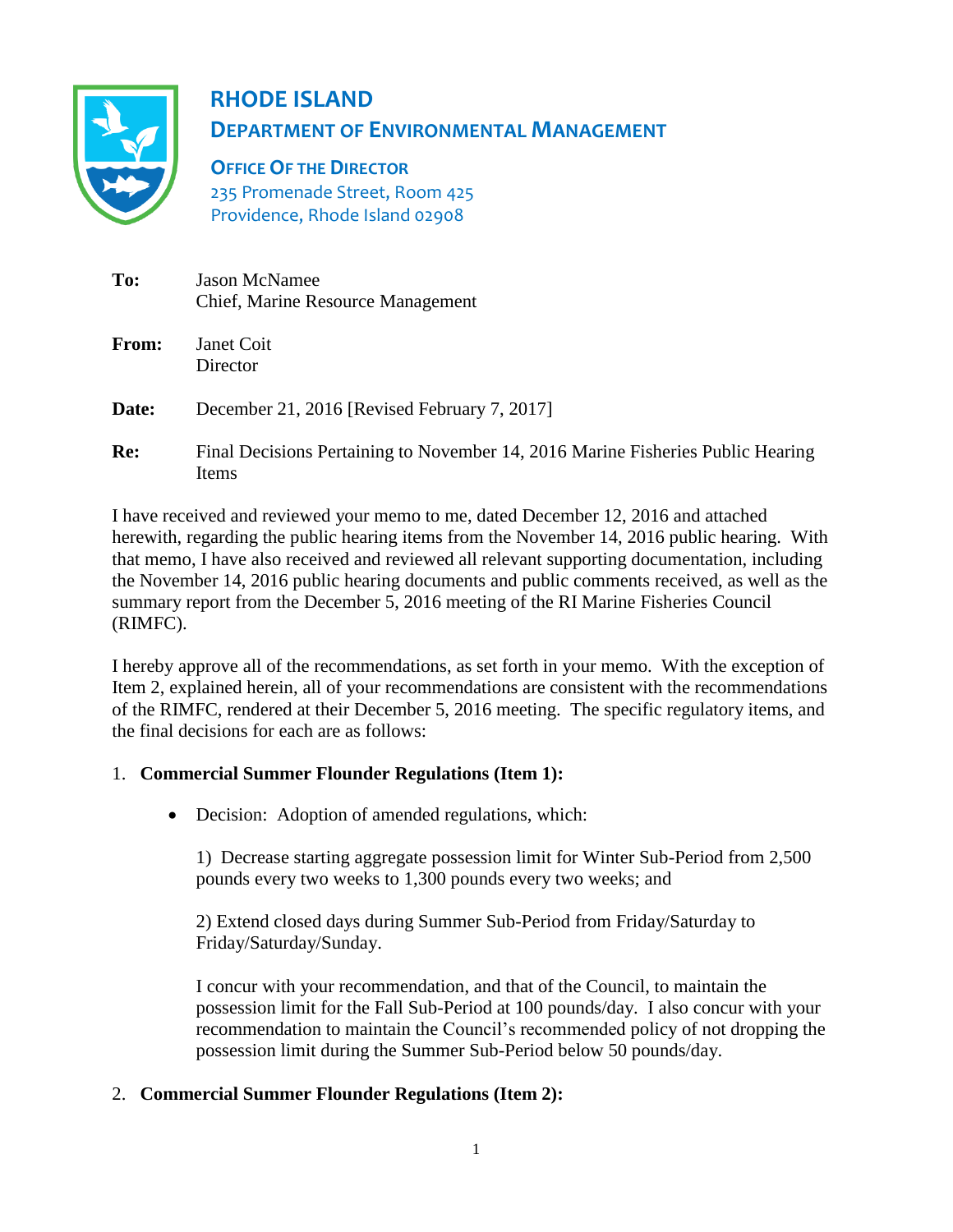- Decision: Status quo -- Maintain Summer Sub-Period aggregate program in current form, with no changes to eligibility requirements.
- Comment:
	- I appreciate the Council's recommendation to allow for expanded participation in the summer aggregate program, by eliminating the summer flounder exemption certificate eligibility requirement, to help reduce discard mortality and support more efficient and safe operations. I also recognize that the Council further recommended reducing the trigger for terminating the program from when 80% of the Summer Sub-Period allocation has been landed to when 60% has been landed. However, given the significant reduction in quota for 2017, coupled with the possibility that a change in the aggregate program could cause an increase in catch rates, the risk of an early season closure is a legitimate concern, and is the basis for my decision.
	- My interest in keeping the Summer Sub-period open as long as possible is coupled with my interest in continuing to explore opportunities to better enable participants in the fishery to fish in an efficient, cost-effective, economically viable, and ecologically sound manner, with particular emphasis on reducing discard mortality. With that in mind, I strongly support your recommendation to conduct a workshop in 2017 to evaluate alternative management measures, with the goal of having them ready for public review next fall.

## 3. **Commercial Scup**:

• Decision: Maintain status quo

## 4. **Commercial Black Sea Bass**:

• Decision: Adoption of the amended regulation, which decreases the starting possession limit for Winter I Sub-Period from 1,000 pounds/week to 750 pounds/week.

I also concur with your recommendation, and that of the Council, to maintain the Council's recommended policy of not dropping the possession limit below 50 pounds/day at any point during the year.

## 5. **Coastal Sharks**:

 Decision: Adoption of the amended regulations, as proposed, which allow for the finning of smooth dogfish at sea, provided that smooth dogfish make up at least 25 percent, by weight, of catch aboard the vessel at the time of landing, thereby rendering Rhode Island's regulations consistent with provisions of federal laws and regulations and the ASMFC's Fishery Management Plan for Atlantic Coastal Sharks.

## 6. **Transiting - Shellfish**: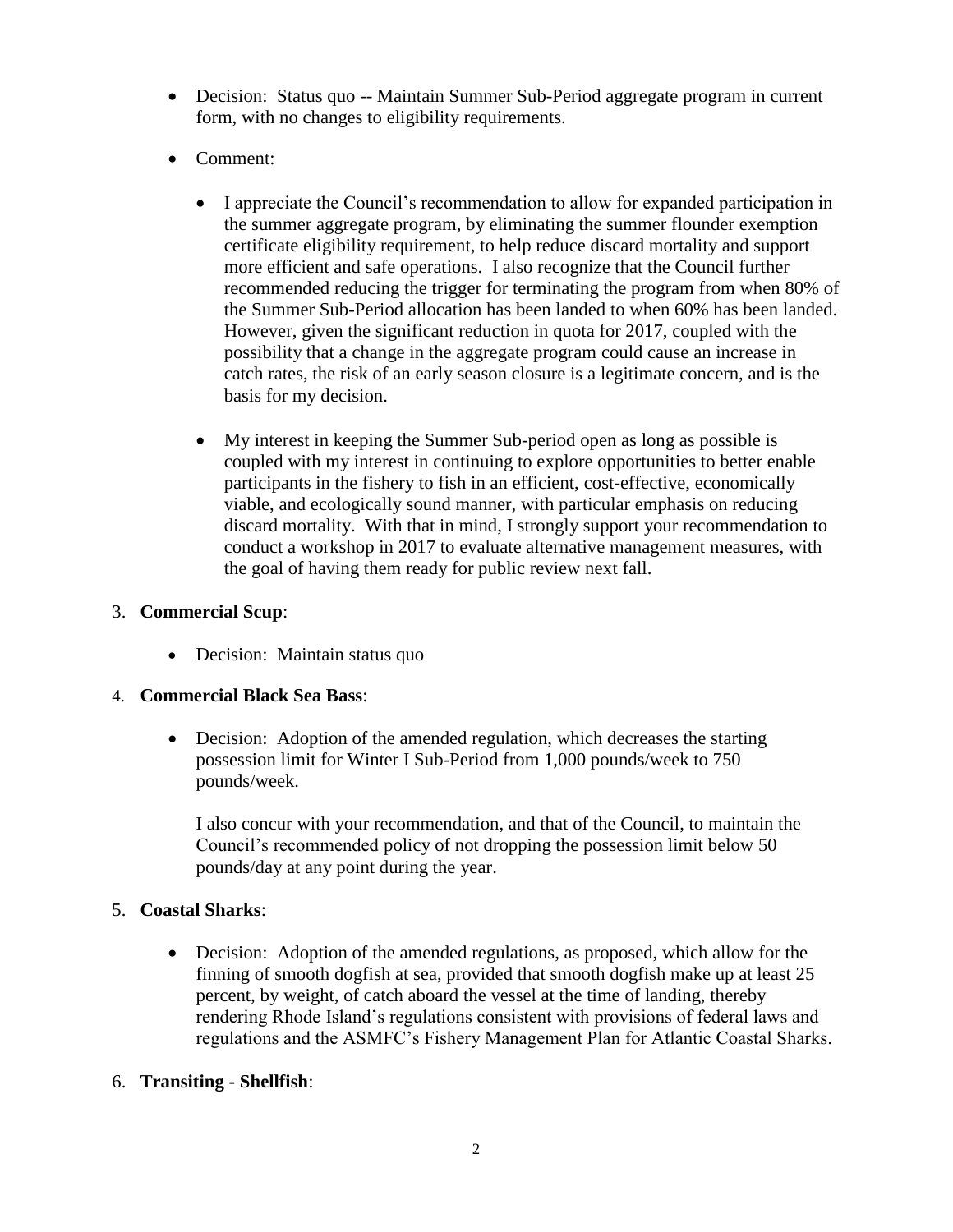• Filing to occur after final review and approval by the Office of Regulatory Reform. A follow up decision memo will be issued at that time.

#### 7. **Temporary Shellfish Possession Limit**:

• Filing to occur after final review and approval by the Office of Regulatory Reform. A follow up decision memo will be issued at that time.

## 8. **Process for Modifying Commercial Boat Harvest Schedules in Shellfish Management Areas**

• Filing to occur after final review and approval by the Office of Regulatory Reform. A follow up decision memo will be issued at that time.

## 9. **Commercial Shellfish – Default Harvest Schedules for Shellfish Management Areas**

• Filing to occur after final review and approval by the Office of Regulatory Reform. A follow up decision memo will be issued at that time.

#### 10. **Horseshoe Crabs**:

 Decision: Adoption of new and amended regulations, as proposed and as further refined by the Council's recommendations, which:

1) Enact new regulation establishing a 7" minimum size ("prosomal width," applicable to both commercial and recreational harvests);

2) Enact clarified weekly and monthly reporting requirements for all commercial landings, and new penalty provisions to address instances of non-compliance;

3) Enact strengthened compliance requirements regarding the mandatory return of crabs harvested for biomedical use to the waters from which they were taken**, with compliance placed upon the dealer rather than the harvester**;

4) Enact new regulation prohibiting the harvest of crabs for bait from May 1 through May 31 annually;

5) Repeal the annual moon-based closures during the months of June and July (10 days/month), while maintaining the 96-hour moon-based closures for the bio-medical fishery during the month of May;

6) Enact new regulation, establishing a 60 crab/person/day possession limit, applicable to crabs harvested for bait, except during the month of May, when the possession limit is zero for crabs harvested for bait; and

7) Enact new regulation establishing a control date of January 6, 2017 for the horseshoe crab fishery.

• Comment: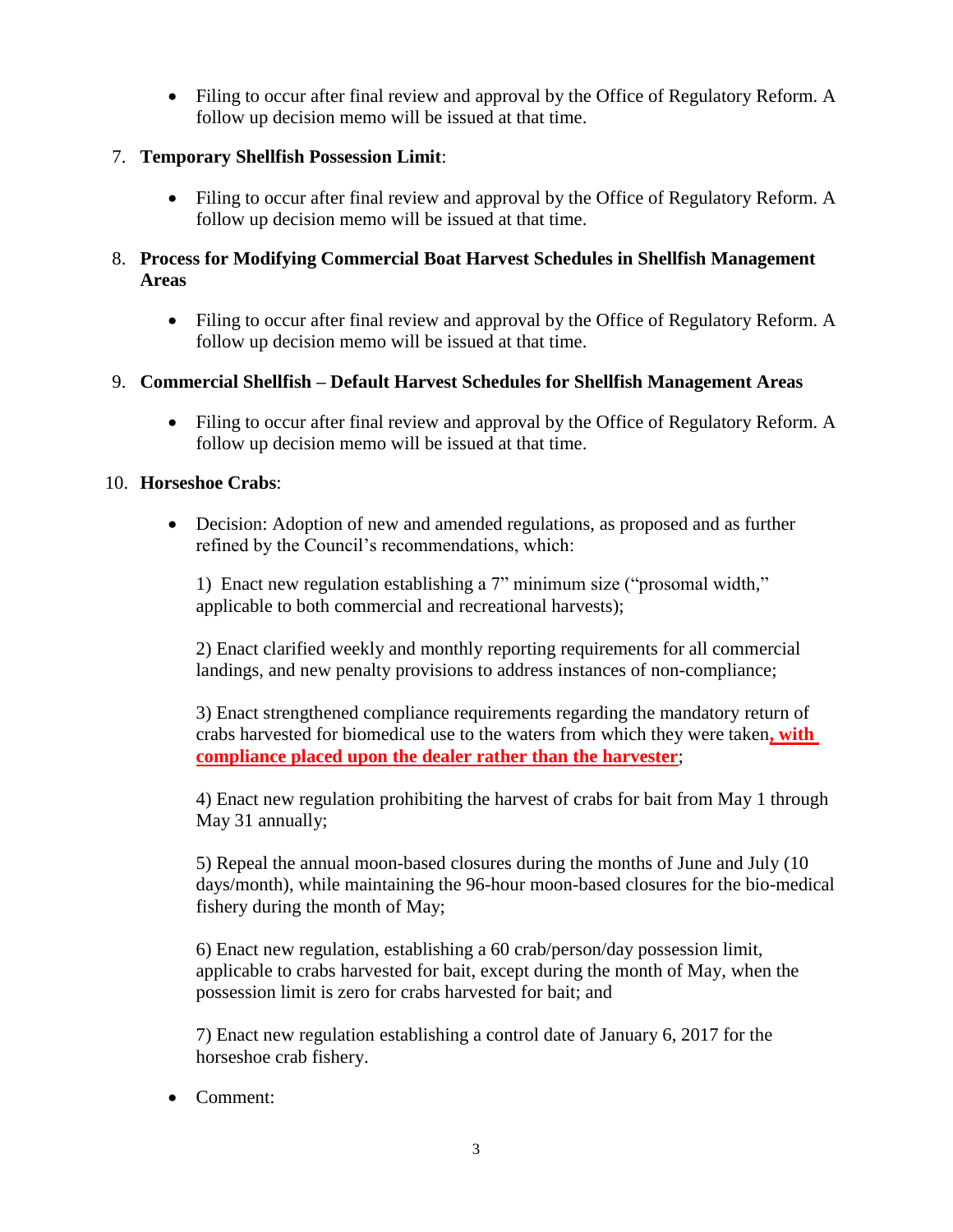o While the Council recommended a control date of January 1, 2017 for the horseshoe crab fishery, a slightly later date was enacted to ensure that the regulation complies with statutory requirements pertaining to the establishment of control dates.

## 11. **Fish Trap #29**

 Filing to occur after final review and approval by the Office of Regulatory Reform. A follow up decision memo will be issued at that time.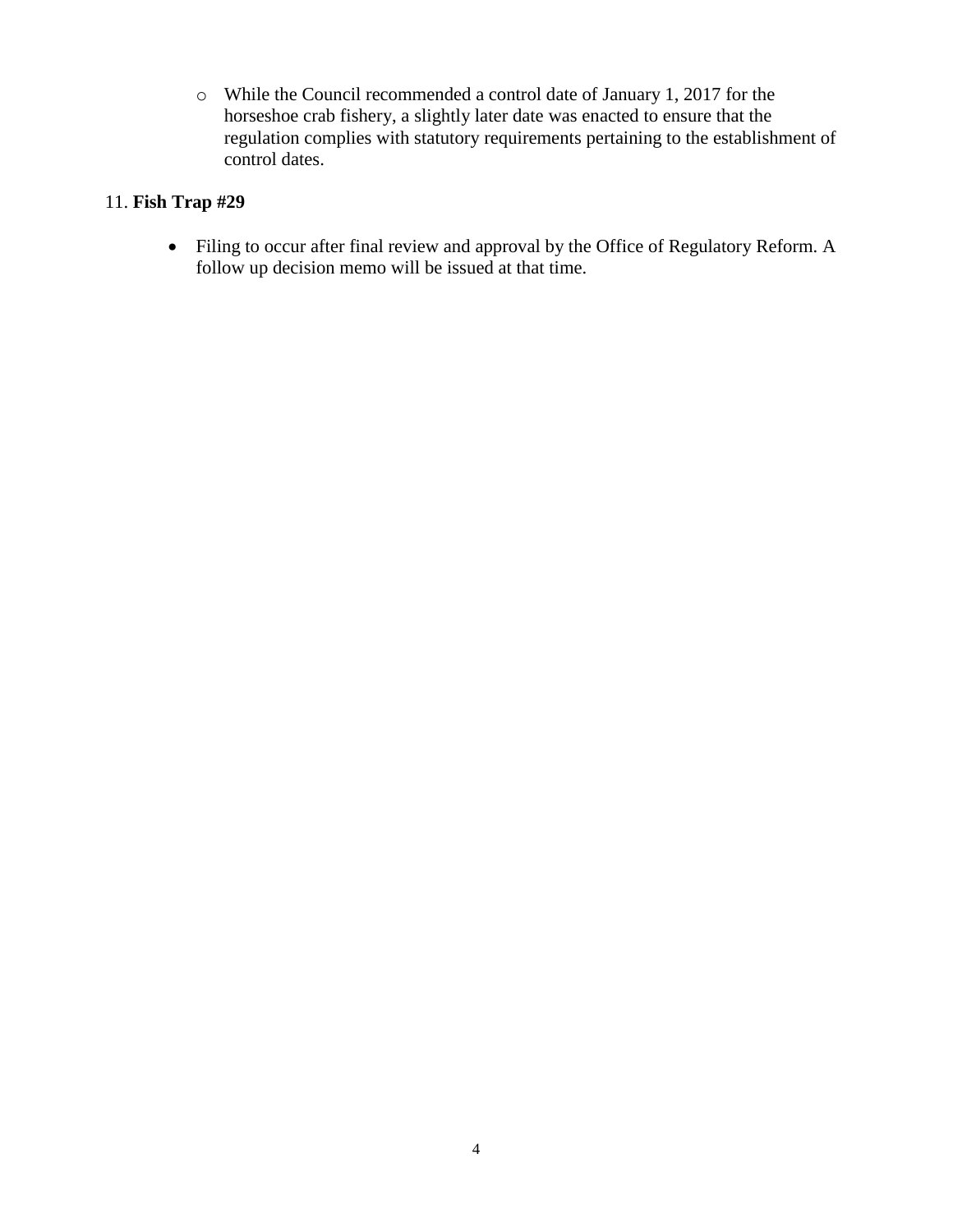

# **RHODE ISLAND DEPARTMENT OF ENVIRONMENTAL MANAGEMENT**

**DIVISION OF FISH & WILDLIFE / MARINE FISHERIES** Three Fort Wetherill Road Jamestown, Rhode Island 02835

## INTER-OFFICE MEMO

- TO: Janet Coit, Director
- FROM: Jason McNamee, Chief
- DATE: December 12, 2016 [Revised February 7, 2017]
- SUBJECT: Request for decisions regarding proposed amendments to the RI Marine Fisheries regulations that were the subject of a public hearing conducted on November 14, 2016 and RI Marine Fisheries Council at their meeting on December 5, 2016.

## 1. **Commercial Summer flounder:**

## **Proposal 1: Annual review of management options**

o Background: 30% reduction in quota for 2017

o Options presented at hearing:

| <b>Option</b> | Min.<br>size | Quota | Sub-period            | <b>Starting Poss.</b><br>limit (vsl/day) | Days closed            | <b>Starting Aggregate</b><br>poss. limit (lbs/vsl) |
|---------------|--------------|-------|-----------------------|------------------------------------------|------------------------|----------------------------------------------------|
| Option        | 14"          | 54%   | Winter $(1/1 - 4/30)$ | 200 lbs                                  | Open 7 days            | 2,500/bi-week<br>1,700/bi-week                     |
|               |              | 35%   | Summer (5/1 – 9/15)   | 50 lbs                                   | Fri./Sat./ <b>Sun.</b> | 250/week<br><b>200/week</b>                        |
|               |              | 11%   | Fall $(9/16 - 12/31)$ | $100$ lbs                                | Open 7 days            | No agg. program                                    |
| Option<br>2   |              | 54%   | Winter $(1/1 - 4/30)$ | 200 lbs                                  | Open 7 days            | 2.500/bi-week<br>1,700/bi-week                     |
|               |              | 35%   | Summer (5/1 – 9/15)   | 50 lbs                                   | Thu./Fri./Sat.         | 250/week<br><b>200/week</b>                        |
|               |              | 11%   | Fall $(9/16 - 12/31)$ | $100$ lbs                                | Open 7 days            | No agg. program                                    |
| Town<br>Dock  |              | 54%   | Winter $(1/1 - 4/30)$ | 200 lbs                                  | Open 7 days            | 2,500/bi-week<br>1,300/bi-week or<br>$90$ /day     |
|               |              | 35%   | Summer (5/1 – 9/15)   | 50 lbs                                   | Mon./Fri./Sat.         | 2,500/bi-week<br>No agg. program                   |
|               |              | 11%   | Fall $(9/16 - 12/31)$ | 400 70 lbs                               | Open 7 days            | No agg. program                                    |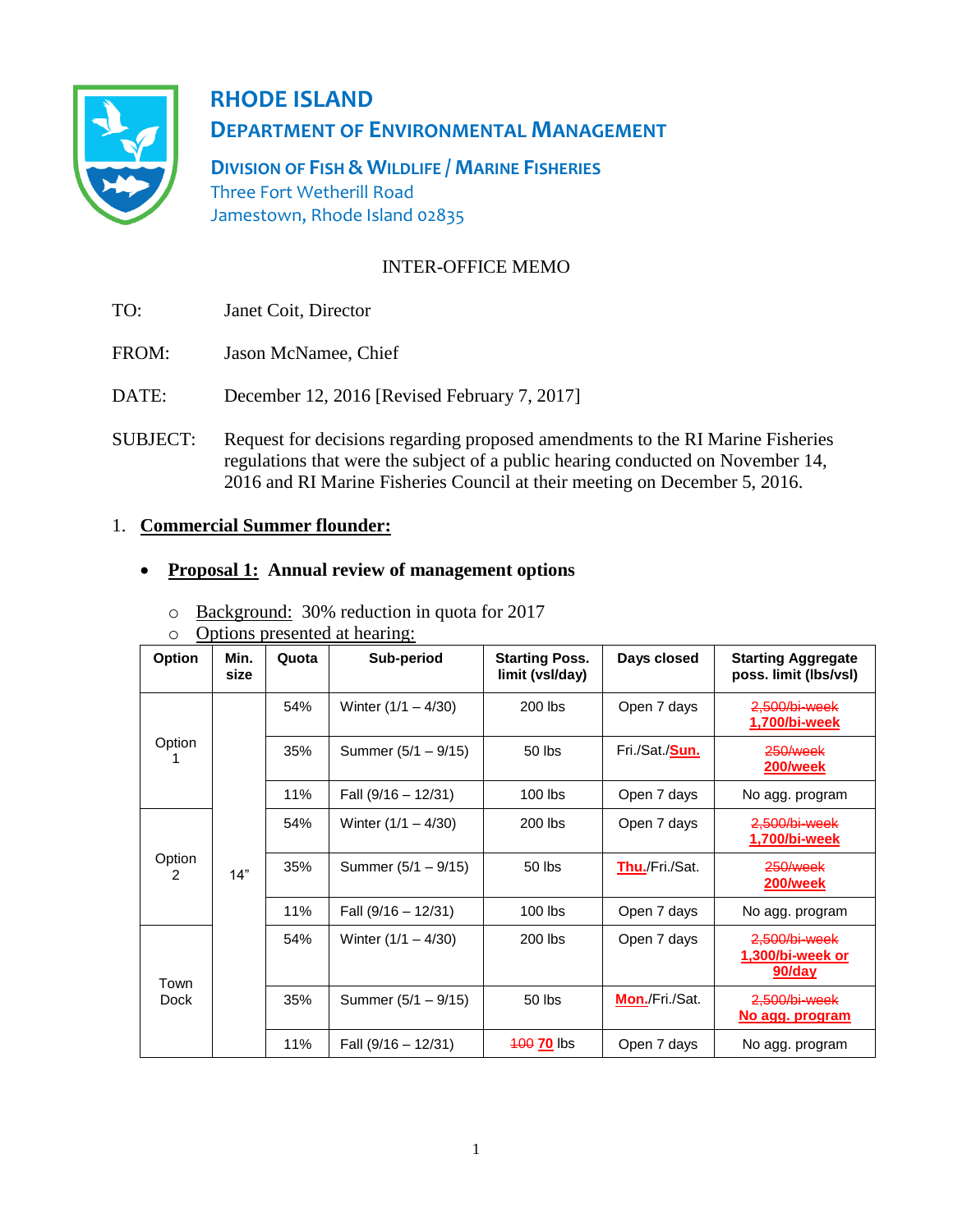- o Public comments: Support for options 1 and Town Dock proposals; no support for Division option #2.
- $\circ$  Council: Motion passed  $4 0$  in favor of the following (M. Roderick recused):
	- Winter sub-period: 1,300 lbs/bi-week starting aggregate limit;
	- Summer sub-period:
		- o 50 lb min. floor (i.e., do not drop to 25 lbs close instead);
		- o Closed days Friday, Saturday, Sunday;
		- o Maintain aggregate program
	- Fall sub-period: Maintain current 100 lbs/vsl/day starting limit
- o Marine Fisheries: Marine Fisheries is able to manage all options proposed in this portion of the Council recommendation on summer flounder and therefore support the recommendation of the Council. Additionally we will continue to abide by the policy of not dropping below 50 lbs per day as suggested by the Council.
- o Timing to file: Immediately

## **Proposal 2: Industry proposal to remove summer flounder exemption certificate eligibility requirement to participate in the Summer Flounder Aggregate program for the summer sub-period**

- o Background: Proposal submitted by industry
- o Public comments: A great deal of comment both for and against proposal.
- $\circ$  Council: Motion passed  $4 0$  in favor of the proposal (M. Roderick recused), with the additional recommendation that the aggregate program close when 60% of the quota has been reached, instead of 80% as currently stipulated.
- o Marine Fisheries: Marine Fisheries will be able to manage the increased aggregate participation, however, the following points need emphasis:
	- Given the Council recommendation that there be a closure of the fishery rather than dropping below a 50 lbs/day possession limit, and based on past simulation work on liberalizing the aggregate requirements, there is additional risk of a fishery closure during the summer;
	- Due to the low quota for 2017, increased participation in the summer aggregate will only result in a minimal decrease in discards. This is further reinforced by the fact that there is no requirement to stop fishing or remove gillnets when the summer aggregate closes.
	- If adopted, this proposal will increase administrative burden on the Marine Fisheries and the Coastal Resource programs, though it is believed this additional burden can be managed adequately with current resources;
	- While Marine Fisheries respects the Council's desire to try a new management program for summer flounder, given the severity of the quota reduction in 2017 it may not be the best year to experiment with this type of a program if there is a desire to avoid or minimize a closure in 2017;
	- Given the interest in new management strategies for summer flounder as expressed by the Council, Marine Fisheries recommends a workshop in 2017 to discuss other potential management measures in the context of a Management Strategy Evaluation (MSE) for commercial summer flounder in RI.
- o Timing to file: Immediately

## 3. **Commercial Scup**: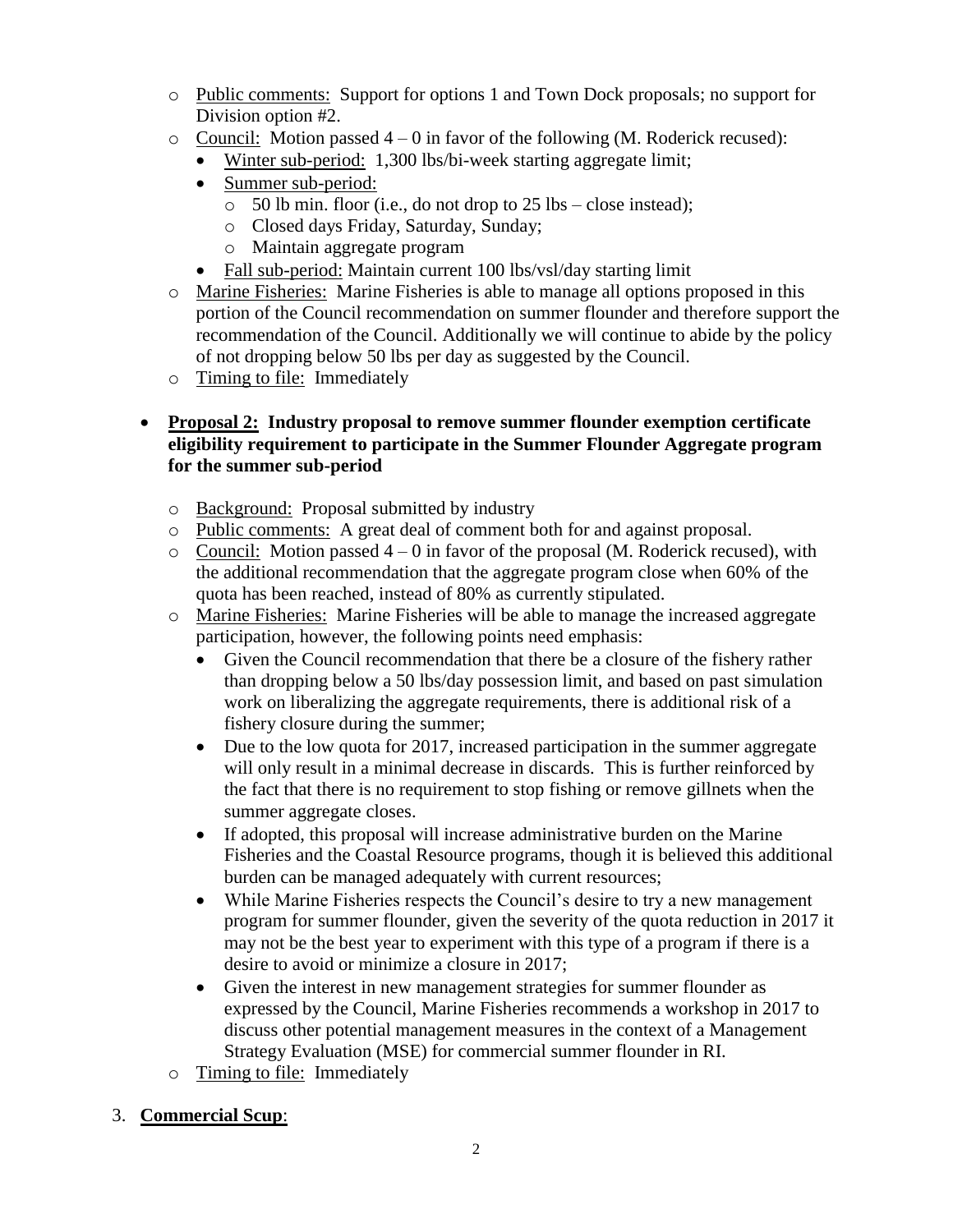- Background: 6% reduction in quota
- 1 option proposed status quo
- Public comments: No comments.
- Council: Motion passed  $5 0$  in support of status quo.
- Marine Fisheries: Support remaining at status quo as proposed and recommended by Council.
- Timing to file: Immediately

## 3. **Commercial Black sea bass:**

- Background: No major changes effecting quota from the ASMFC for black sea bass as understood at the current time, but there may be changes pending the outcome of the current benchmark assessment process**.**
- 1 option proposed status quo
- Public comments: Support for both a 50lb and 25lb limit minimum floor during the spring and summer periods.
- Council: Motion passed  $5 0$  in support of status quo; with added recommendation to amend the starting possession limit for the Winter 1 sub-period from 1,000 to 750 lbs/vsl/week. The Council went on to advise the Department to not drop below a 50 lbs/day limit
- Marine Fisheries: Supports status quo and the Council recommendation to adjust the Winter 1 sub-period starting possession limit from 1,000 to 750 lbs/vsl/week.
- Timing to file: Immediately

## 4. **Coastal sharks:**

- Background: Division proposal to maintain ASMFC and federal FMP compliance.
- Public comments: Comments were offered highlighting a difference of opinion as to whether the proposed language meets the goal as stated in the background section
- Council: Motion passed  $5 0$  in support as proposed.
- Marine Fisheries: Support as proposed and as recommended by the Council. Marine Fisheries carefully considered the comment regarding consistency with federal and ASMFC plans and have determined that the proposal is consistent.
- Timing to file: Immediately

## 5. **Transiting (***Part 4 - Shellfish***):**

- Background: Proposed from industry in order to assure compliance when harvesting ocean quahaugs in federal waters and transiting RI waters in excess of the state possession limit.
- Public comments: None
- Council: Additional revision offered at Council meeting (see below) based on discussions with the Division of Law Enforcement. Motion passed  $5 - 0$  in support of the following language: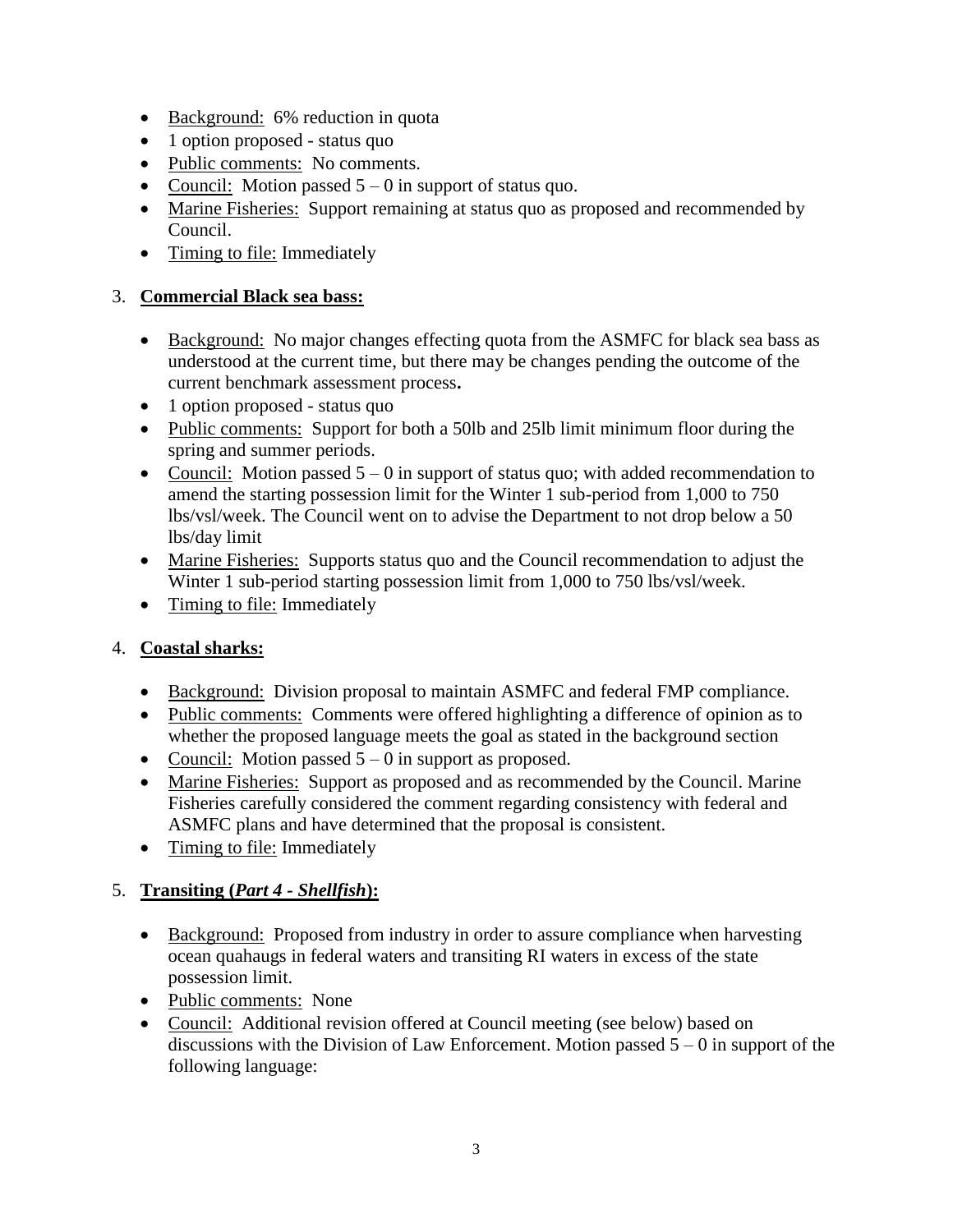(A) During the closure of a Rhode Island state allocated fishery quota, a federally permitted vessel fishing in the Exclusive Economic Zone may traverse Rhode Island state waters for the purpose of landing that species in another state, provided the vessel is in compliance with their federal permit, and the vessel nets **all gear capable of harvesting shellfish** are stowed pursuant to the stowage of nets provisions as provided for in RIMFR Part 3 Finfish **is stowed and not engaged in the act of taking or harvesting while transiting state waters.** 

(B) A federally permitted vessel fishing in the Exclusive Economic Zone may traverse Rhode Island state waters for the purpose of landing a species in Rhode Island, provided that the species in possession do not have a state allocated quota that is currently closed, provided the vessel is in compliance with their federal permit, **and** provided the vessel nets **that all gear capable of harvesting shellfish** are stowed pursuant to the stowage of nets provisions as provided for in RIMFR Part 3 – Finfish **is stowed and not engaged in the act of taking or harvesting while transiting state waters**, and provided that the owner or operator possesses a valid RI Landing License pursuant to DEM's "Commercial and Recreational Saltwater Fishing Licensing Regulations".

- Marine Fisheries: Support the above language as recommended by the Div. of Law Enforcement and Council.
- Timing to file: Immediately

## 6. **Temporary shellfish possession limit:**

- Background: Obsolete regulation.
- Public comments: None
- Council: Motion passed  $5 0$  in support of removing the regulation as proposed.
- Marine Fisheries: Support as proposed and recommended by Council.
- Timing to file: Immediately

## 7. **Clarification of process to amend commercial boat harvest schedules in Shellfish Management Areas (i.e., "***Winter Management Areas***"):**

- Background: Division proposal to re-locate language so as to apply more broadly to Shellfish Management Areas other than Greenwich Bay; namely Bissel Cove/Fox Island and Bristol harbor.
- Public comments: None
- Council: Motion passed  $5 0$  in support of amendment as proposed.
- Marine Fisheries: Support as proposed and recommended by Council.
- Timing to file: Immediately

# 8. **Minor editing and clarifications:**

- Clarification of default harvest schedule in Winter Management Areas:
	- o Background: Minor clarification
	- o Public comments: None
	- $\circ$  Council: Motion passed  $5 0$  in support as proposed. Additional revision recommended to add prohibition of harvest on Christmas and New Year's holiday for Bissel/Fox Island SMA.
	- o Marine Fisheries: Support as proposed and recommended by Council.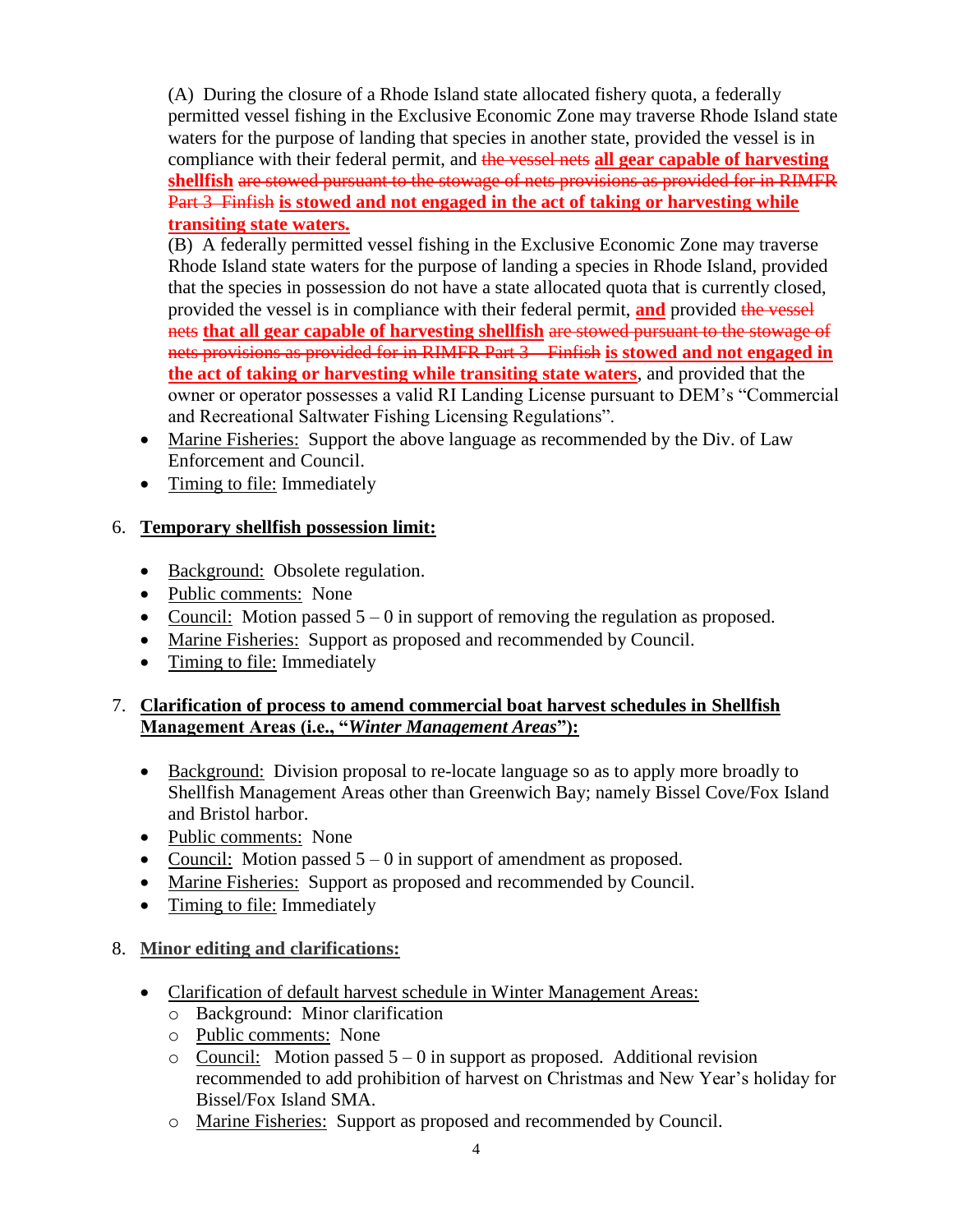- o Timing to file: Immediately
- Clarification of minimum size of soft-shell clam
	- o Public comments: None
	- $\circ$  Council: Motion passed  $5 0$  in support of maintain current language as is written this way in statute, and also adding proposed language as is commonly used. Either measurement may be used.
	- o Marine Fisheries: Support as proposed and recommended by Council.
	- o Timing to file: Immediately

## 9. **Horseshoe Crabs:**

- Background: Division and industry proposals for improved management. Save the Bay provided a proposal after the date of noticing with the Sec. of State. As is standard procedure for all proposals received after the date of notice and prior to the date of the workshop, this proposal was added to the workshop and hearing presentations for consideration.
- Public comments: Varied
- Council:
	- $\circ$  1<sup>st</sup> motion passed 5 0 in support as follows:
		- 7" min. size as proposed;
		- Improved reporting and reporting compliance measures as proposed;
		- Improved compliance on return provisions for crabs bled for bio-medical, with the modification that compliance requirements be placed with the bio-medical facility/dealer and not the harvester;
		- Adjust sub-period quota resulting from over-harvest in prior sub-period as proposed.
	- $\circ$   $2<sup>nd</sup>$  motion passed 4 0 -1 in support as follows (J. Grant abstention):
		- Prohibit bait harvest May 1 through May 31 annually and maintain the current moon based closures for bio-medical harvest during the month of May (eliminate moon based closures for the months of June and July for both bio-medical and bait.
	- $\circ$   $3<sup>rd</sup>$  motion passed 4 1 (J. Grant opposed) to recommend a possession limit for bait crabs of 60/day.
	- $\circ$  4<sup>th</sup> motion regarding the proposal to establish a moratorium on the issuance of harvest permits to those persons who previously had not participated in the fishery, this proposal passed  $4 - 1$  (M. Roderick opposed) to establish a control date of January 1, 2017 for the horseshoe crab fishery.
- Marine Fisheries: Support as recommended by the Council. The over-harvest provision (fourth bullet in Council's first motion) became moot when the Council opted not to recommend adoption of the sub-period proposal offered by industry for the bait fishery. Marine Fisheries will maintain its long-standing practice of deducting any overages from the subsequent-year bait-fishery quota; a regulatory clarification will also be initiated in 2017 to codify this provision. During its deliberations on its second motion, the Council urged Marine Fisheries to address and strengthen the prohibition on the harvest of biomedical crabs for use as bait. Marine Fisheries will address this issue administratively, and report back to the Council if further regulatory action is deemed necessary.
- Timing to file: Immediately